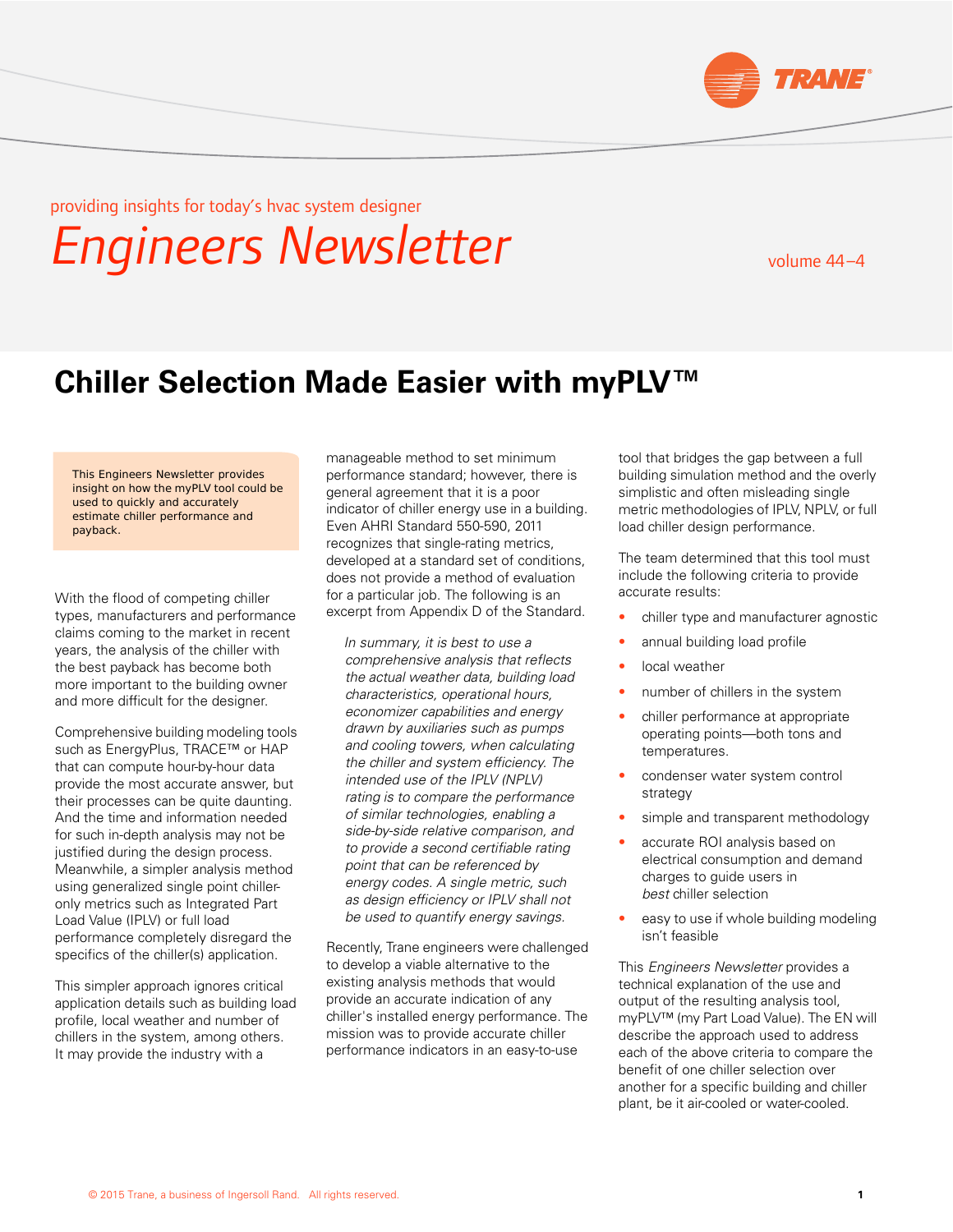# **myPLV Overview**

The intent of the myPLV program is to provide HVAC system designers with an easy-to-use, spreadsheet-driven application to accurately analyze chiller performance to determine the best return on investment.

The key to the tool's *simplicity* is that it uses bin energy analysis. The key to the tool's *accuracy* is that it creates bin conditions that are customized to the actual operation of the building and

chiller, specifically, operating temperatures and time in each bin.

The myPLV tool provides no advantage to any one chiller type or manufacturer. It simply provides a bin analysis for the load profile and chiller performance entered by the program user.

Calculations use the specific chiller performance data provided by the individual manufacturers. It assumes the user will request and the manufacturers will provide accurate and verifiable chiller performance data at each user-specified chiller load point

Every AHRI certified chiller manufacturer must have the ability to provide any random operating point during certification so to provide the selected bin conditions is a reasonable request to any vendor.

and associated condenser water temperature. Figure 1 illustrates the flow of the myPLV analysis method.

The goal of the myPLV tool is to evaluate *chiller energy* (assuming proper plant operation) based on performance in a specific building type and climate zone. The tool does not account for pump or fan energy.

#### **Figure 1. Graphical depiction of the calculation process**

| User input<br>(SI or IP units)                                                                                                                             | <b>Program computation</b>                                                                                                                                                                                                                                                                                                                                                                     | myPLV output                                                                                                        |
|------------------------------------------------------------------------------------------------------------------------------------------------------------|------------------------------------------------------------------------------------------------------------------------------------------------------------------------------------------------------------------------------------------------------------------------------------------------------------------------------------------------------------------------------------------------|---------------------------------------------------------------------------------------------------------------------|
| Building:<br>• location<br>type<br>peak cooling load                                                                                                       | • maps the location to a weather zone<br>selects the PNNL building load data<br>$\bullet$<br>scales its 8,760 load data to the peak cooling load<br>specified<br>• saves the weather and plant load data                                                                                                                                                                                       | saw<br><b>ESOR</b><br>scaled building load scatter plot<br>>(not viewable-displayed here to illustrate initial      |
| Plant<br>number and size of chillers<br>tower cell design performance<br>(assuming one tower cell per<br>chiller)<br>• the cooling tower control<br>method | • determines how many chillers and tower cells are<br>needed to satisfy each plant load point (hour)<br>• applies the tower cell performance and tower control<br>against the outdoor load and wet-bulb temperature<br>• stores the 8,760 leaving tower water temperature<br>(entering condenser) along with the individual chiller load<br>results<br>• creates the Plant Loading chart shown | data set for plant and chiller load profiles)<br>Plant loading chart<br>(viewable in the myPLV Charts tab)          |
|                                                                                                                                                            | segments the chiller loads into four operating zones<br>(bins) based on 8,760 load points<br>• computes a weighted entering condenser water<br>temperature and a fractional weighting for each bin<br>• records the maximum load for each month for electrical<br>demand computations<br>• Creates the Chiller Loading chart and<br><b>Peak and Bin Loading tables</b>                         | Chiller loading chart<br>(viewable in myPLV Charts tab)<br>腹膜周<br>証答明<br>温里兰<br>蛙器 #<br>Peak and Bin Loading tables |
| User saves the file.<br>(Files can be saved separately for<br>analysis of alternative chiller<br>selections.)                                              |                                                                                                                                                                                                                                                                                                                                                                                                | myPLV<br>iiiiiiii<br>attitud.                                                                                       |

**2** Trane *Engineers Newsletter* volume 44–4 **providing insights for today's HVAC system designer providing insights for today's HVAC system designer** High level data is copied to the myPLV **Bid Form** tab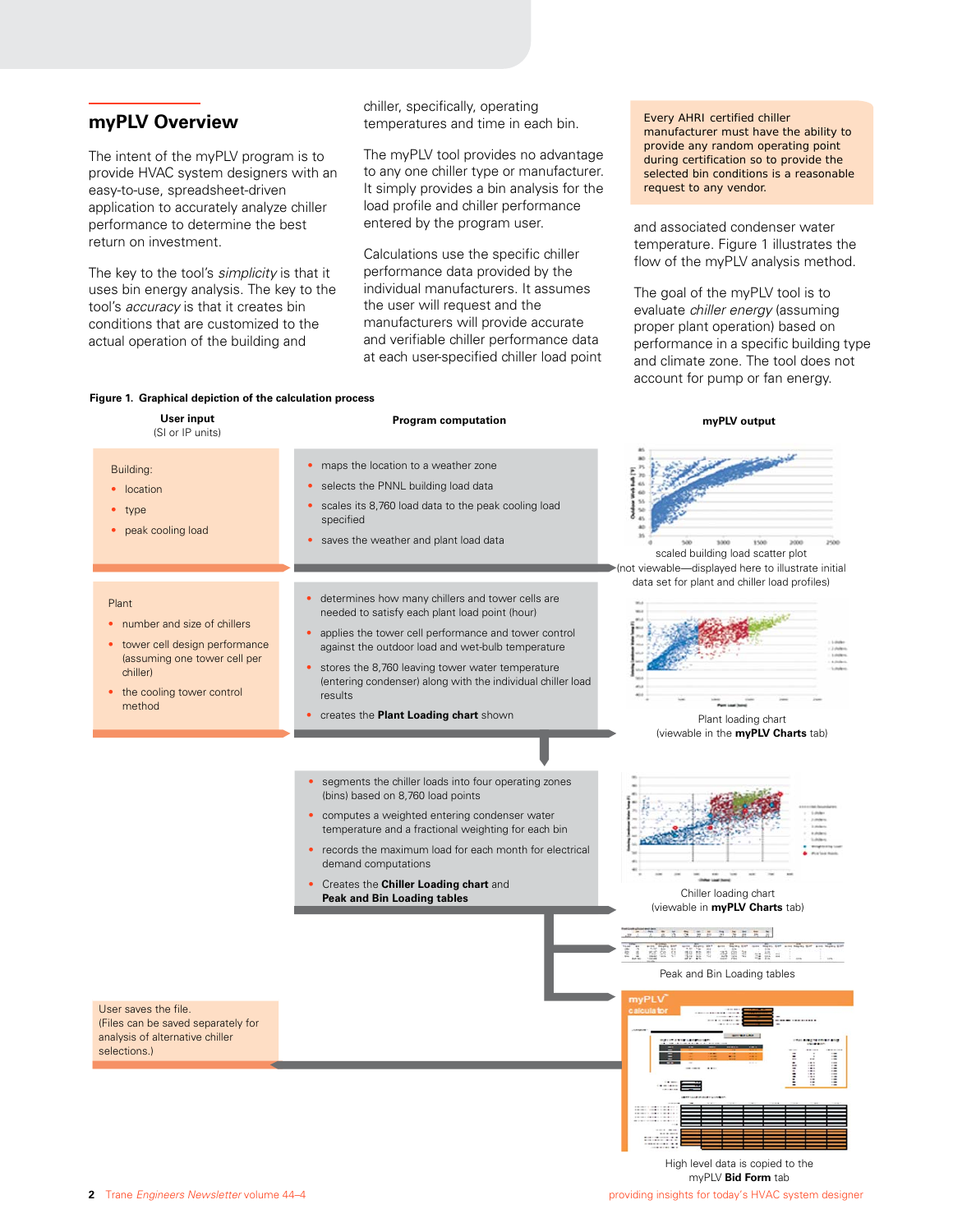**Building Load Profile.** Establishing a load profile is often the most difficult part of an energy and economic analysis. Fortunately, ASHRAE and Pacific Northwest National Labs (PNNL) provide a solution. As a result of various ASHRAE standards efforts, PNNL has created a library of annualized load profiles (8,760 hours of data) for various building types in all weather zones of interest. The myPLV tool incorporates 200 of these load profiles within its database. Each of the building types listed in Table 1 has been simulated within 20 climatic zones included in the myPLV database (Table 2) resulting in the 200 pre-defined data sets.

Users simply select location information and building type and enter a *peak tonnage* for their particular building. The program scales the PNNL load profile to the peak cooling tons entered. The resulting load profile can be viewed on charts generated by the tool.

Most of the building types listed in Table 1 have profiles both *with* and *without* an airside economizer. Those profiles representing systems without an airside economizer will contain loads during cooler outside conditions. Load profiles incorporating an airside economizer will eliminate most low temperature loads since the economizer will satisfy the needed cooling. For those chilled-water systems that incorporate waterside economizing (free cooling), users may wish to select load profiles with an airside economizer since the chillers will not be operating to satisfy loads during the cooler weather conditions.

A **custom load profile** can be entered for chiller plants with load profiles much different than the available buildings (i.e., process loads or data centers). Custom load profiles can be entered via the *Custom Load Input* worksheet. Users must enter 8,760 hours (one year) of data, including chiller plant load (tons), as well as the outdoor dry bulb and wet bulb temperatures. The program calculates the appropriate chiller submittal points.

To access the *Custom Load Input* worksheet, check the box adjacent to the *Region* input or choose the *Custom Load* selection in the *Region* drop down list on the *myPLV Calculator* tab.

#### **Table 1. Building load types included in myPLV**

| Office           | (with, without econ) | 12 hour operation; 5 days a week                        |
|------------------|----------------------|---------------------------------------------------------|
| Hospital         | (with, without econ) | 24 hour operation; 7 days a week; heavier day occupancy |
| High rise apts   | (without econ)       | 24 hour operation; 7 days a week; lighter day occupancy |
| Primary school   | (with, without econ) | 12 hour operation; 5 days a week; seasonal              |
| Secondary school | (with, without econ) | 12 hour operation; 5 days a week; seasonal              |
| Hotel            | (without econ)       | 24 hour operation; 7 days a week                        |

#### **Table 2. Weather zones included in myPLV**

| Zone          | Very cold | Humid (A)                 | Dry (B) | Marine (C) |
|---------------|-----------|---------------------------|---------|------------|
| $\mathbf 0$   |           | $\boldsymbol{\mathsf{X}}$ | X       |            |
|               |           | $\boldsymbol{\mathsf{X}}$ | X       |            |
| $\mathcal{P}$ |           | X                         | X       |            |
| 3             |           | $\boldsymbol{\mathsf{X}}$ | X       | X          |
| 4             |           | X                         | X       | X          |
| 5             |           | X                         | X       | X          |
| 6             |           | X                         | X       | X          |
|               | X         |                           |         |            |
| 8             | X         |                           |         |            |

**Local Weather.** Having representative weather data is key to overcoming the IPLV problem of oversimplified analysis techniques which assume the same chiller operating conditions from Jeddah, Saudi Arabia to Fairbanks, Alaska and everywhere in between.

The myPLV tool uses the 8,760 hour weather data set (TMY) contained within the PNNL load profile for a wide range of weather zones. Users may either enter a global location that maps to a standard weather zone according to the dataset contained in ASHRAE Standard 169, or enter the weather zone explicitly by selecting *By Climate Zone* in the *Region* dropdown. The selected weather conditions (ambient wet bulb and dry bulb) for each operating hour of the year are used to establish the operating conditions for the cooling tower or air-cooled condenser.

**Chiller Plant Information.** The number of chillers in the system and the capacity of the chillers are needed for myPLV to assess the operating conditions and time for the chiller-specific operating zones or bins.

The program assumes all chillers are equal capacity. Entering this information separate from the building peak load allows the program to account for oversizing of the plant capacity. The program outputs the plant oversizing

factor per ASHRAE Standard 90.1, Appendix G for reference.

An undersized plant is flagged in red with a negative oversize factor. In this case, the program will produce a solution; however, it will assume additional chillers are available beyond that specified with the input set.

Cooling tower performance and control impact the operating conditions of the chiller for water-cooled plants. Users enter design tower performance data and selects a cooling tower control method. Based on this information, myPLV calculates the entering condenser water temperature for each hour of the load profile.

**Chiller Performance.** From the previous input information, the myPLV determines the weighted average operating conditions for the chillers in the plant for bins centered on the 25, 50, 75 and 94 percent chiller load points. The program also requires the chiller's full load design performance to assess utility demand charges and to ensure an appropriate chiller is selected to satisfy the design requirements of the job.

While the use of 25, 50, and 75 percent load points is similar to IPLV methodology, the ton-hour values and condenser water temperature weightings deviate from IPLV/NPLV to reflect the application. For the last bin,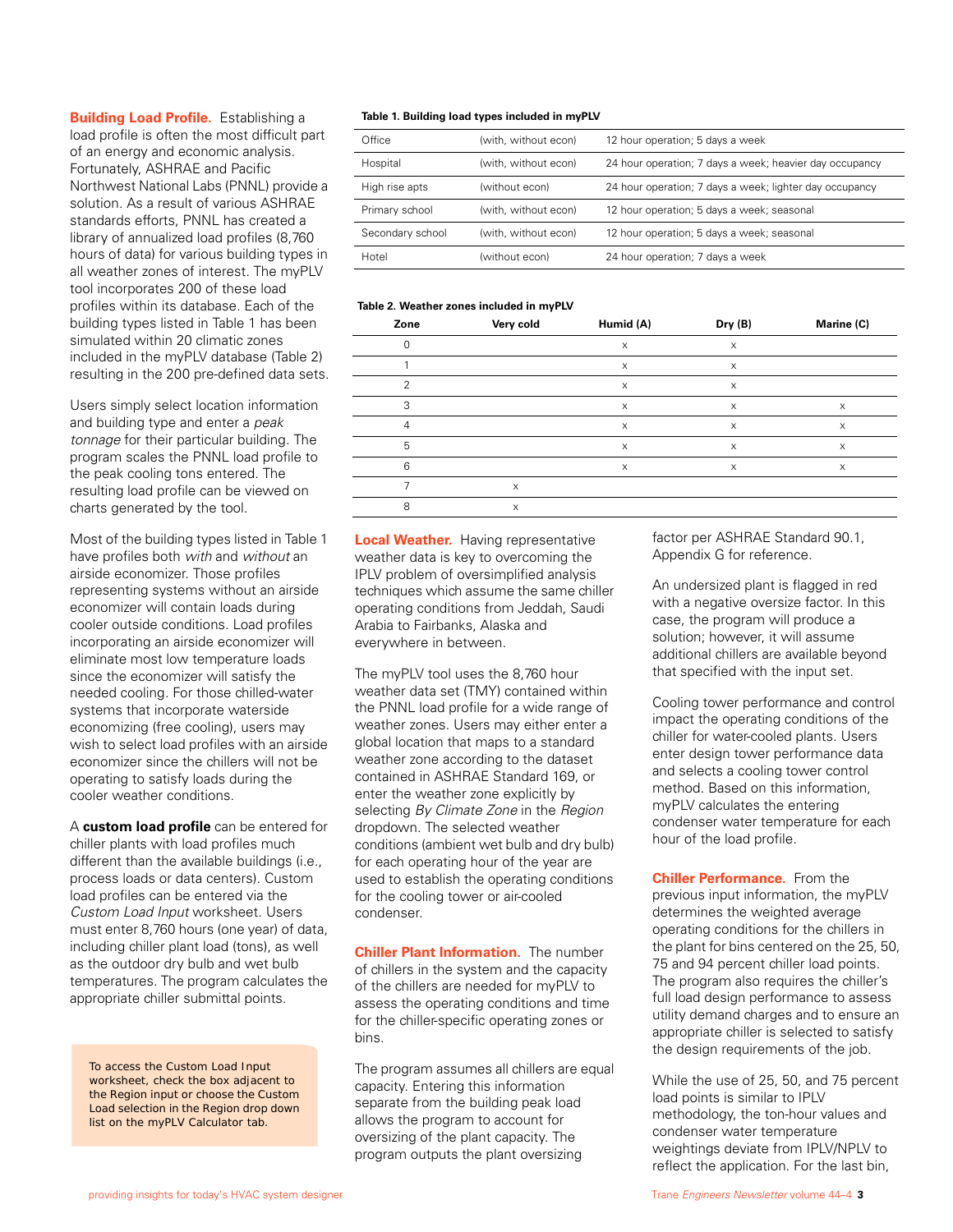87.5 percent to 100 percent chiller loading is represented by a centerweighted point at 94 percent. This better captures the chiller performance in this region and reduces error.

Using the 94 percent point instead of 100 results in a five-point rating system with the fifth point representing the design conditions for electrical demand calculation. While not used for the myPLV energy calculations, this fifth point assures that the selection process using myPLV will still result in an appropriate chiller for the load, lift and application duty required, and provide certified performance necessary for the system design.

This bin information, along with alternate pricing requested from the qualified chiller manufacturer can be input to calculate the annual energy usage and investment payback for the various chiller alternatives—completely impartial in its analysis.

# **myPLV Example**

MyPLV is built as a Microsoft Excel® workbook. The two worksheets that require user input to perform the calculations are the *myPLV Calculator* and *myPLV Bid Form*.

#### **myPLV Calculator: Building and**

**plant configuration.** Figure 2 shows user inputs in blue for the building and plant configuration in the myPLV Calculator worksheet. Inputs selected for this example include:

- Location: Memphis, Tennesse
- Building type: Office building with airside economizing (standard PNNL profile is used)
- Chiller type: Water-cooled
- Building peak load: 500 tons
- Number of chillers: 2
- Chiller size: 300-ton chillers

Next, the **cooling tower design data**  is input (Figure 3). In this example, two cooling tower cells are selected at a design wet bulb condition of 80ºF with a 5ºF tower approach.

**Figure 2. myPLV user inputs for building and plant configuration**

| <b>Unit of Measure</b>                                    | IP                          |
|-----------------------------------------------------------|-----------------------------|
| <b>Region</b>                                             | <b>North America</b>        |
| Country                                                   | <b>United States</b>        |
| <b>State/territory</b>                                    | <b>Tennessee (TN)</b>       |
| <b>City/location</b>                                      | Memphis (3A)                |
| <b>Building Type and Airside Economizer</b>               | <b>Office with Econ</b>     |
| <b>Chiller Condenser Type</b>                             | <b>Water Cooled Chiller</b> |
| <b>Building Peak Load</b>                                 | 500 tons                    |
| <b>Number of Chillers in Plant</b>                        | $\overline{2}$              |
| <b>Size of Each Chiller</b>                               | 300 tons                    |
| <b>Plant Capacity (Calculated Point)</b>                  | 600 tons                    |
| <b>IRAE 90.1 app G oversize factor (Calculated Point)</b> | 20%                         |
|                                                           |                             |

#### **Figure 3. Cooling tower design inputs**

**ASI** 



#### **Figure 4. Submittal point generation in myPLV**



The towers are operated at a fixed tower approach setpoint of 7ºF with a minimum water temperature of 55ºF.

The final step in this worksheet is generating the submittal points. Pressing the **Calculate myPLV Conditions** button (Figure 4) generates the submittal points for the four load bins and the full load design operating conditions shown (Table 3).

#### **Table 3. Submittal points generated**

| load $(\%)$ | tons | ECWT (°F)   |  |  |
|-------------|------|-------------|--|--|
| 25          | 75   | 64.3        |  |  |
| 50          | 150  | 77.5        |  |  |
| 75          | 225  | 80.1        |  |  |
| 94          | 282  | 79.4        |  |  |
| 100         | 300  | 85 (design) |  |  |

The submittal points serve three purposes:

- First, they are used along with the chillers' performance at those points to determine the chiller's *myPLV rating number*.
- Secondly, they are used in the *myPLV Bid Form* to calculate the chiller energy use and cost for a year and a simple payback period for investing in more efficient chiller technology.
- Finally, they can be specified in the *chiller guide specifications* as the chiller factory test points to ensure the customer receives the chiller performance they purchased at the most important realistic operating conditions.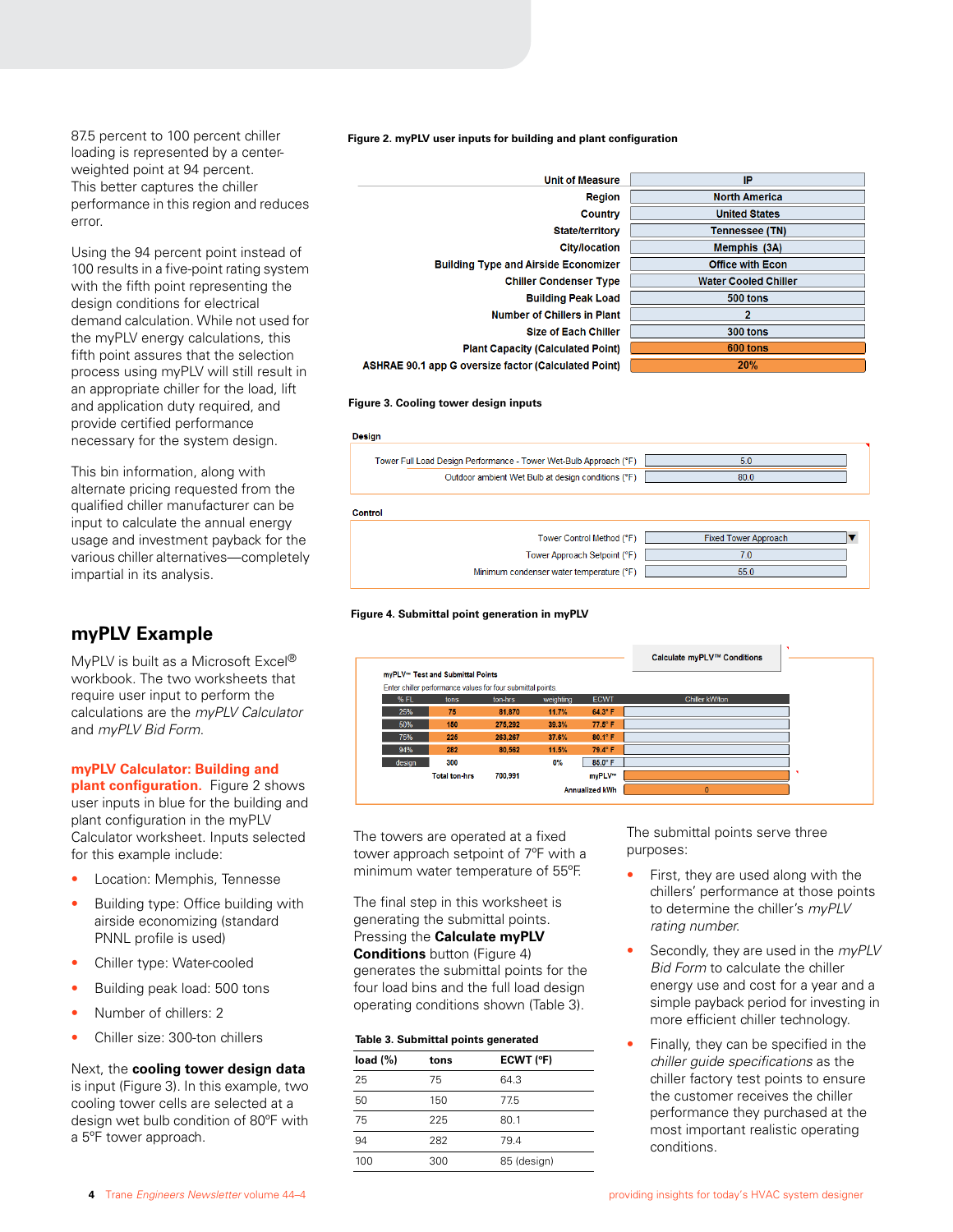# **myPLV Bid Form worksheet: Alternate chiller performance and payback**

**analysis.** The myPLV program automatically copies the building and plant setup and the weighted submittal points to the *myPLV Bid Form* worksheet. This worksheet allows users to perform simple payback analysis between chillers with varying efficiency and price.

Figure 5 displays the user-entered chiller data (blue fields) used to compute the alternate chiller comparison performance metrics.

To perform a chiller comparison users gather myPLV point performance and price information for each chiller alternate as well as the local utility rates for the cost of energy consumption and demand power (e.g., cost per kWh, cost per kW demand, ratchet rate). For this example, the needed chiller performance data corresponds to chiller operating points shown in Figure 5 (A).

An example comparison follows for five different compressor technology, watercooled chillers:

- Fixed-speed screw compressor (Base Scrw FS)
- Variable-speed screw compressor (Scrw VS)
- Fixed-speed centrifugal compressor (Cent FS)
- Variable-speed centrifugal compressor (Cent VS)
- Variable-speed high efficiency centrifugal compressor (HiE Cent VS)

The following electrical cost data is assumed; see Figure 5 (B):

- \$0.12/kWh
- \$10/kW demand
- 75 percent ratchet

The performance data for the five chillers is entered into the *Water Cooled Chiller Selection* table as a base chiller followed by four optional chillers. As shown in Figure 5 (C), the column labels can be edited to reflect each alternate.

It's expected that users will enter data for the lowest cost chiller into the baseline column. The more expensive chillers are assumed to be more efficient than the baseline and therefore may payback with a lower electrical cost.

**Figure 5. Data input for alternate chiller performance metrics**

|                                            |                                                                                                 |                |                        | <b>Save and Send</b>          |                        |              |                                                |                    |
|--------------------------------------------|-------------------------------------------------------------------------------------------------|----------------|------------------------|-------------------------------|------------------------|--------------|------------------------------------------------|--------------------|
|                                            | myPLV™ Test and Submittal Points<br>Enter chiller performance values for four submittal points. | A              |                        |                               |                        |              | Peak Loading for demand charge<br>calculations |                    |
| %FL                                        | tons                                                                                            | ton-hrs        | weighting              | <b>ECWT</b>                   |                        |              |                                                |                    |
| 25%                                        | 75                                                                                              | 81,870         | 11.7%                  | 64.3° F                       |                        | <b>Month</b> | Peak tons                                      | <b>Demand tons</b> |
| 50%                                        | 150                                                                                             | 275,292        | 39.3%                  | 77.5° F                       |                        | Jan          | 125                                            | 375                |
| 75%                                        | 225                                                                                             | 263,267        | 37.6%                  | 80.1° F                       | Ф                      | Feb          | 98                                             | 375                |
| 94%                                        | 282                                                                                             | 80.562         | 11.5%                  | 79.4° F                       |                        | Mar          | 211                                            | 375                |
| design                                     | 300                                                                                             |                |                        | 85.0°F                        |                        | Apr          | 215                                            | 375                |
|                                            |                                                                                                 |                |                        |                               |                        | May          | 428                                            | 428                |
|                                            | <b>Total ton-hrs</b>                                                                            | 700,991        |                        |                               |                        | Jun          | 426                                            | 426                |
|                                            |                                                                                                 |                |                        |                               |                        | Jul          | 500                                            | 500                |
|                                            |                                                                                                 |                |                        |                               |                        | Aug          | 453                                            | 453                |
|                                            |                                                                                                 |                |                        |                               |                        | Sep          | 442                                            | 442                |
|                                            |                                                                                                 |                |                        |                               |                        | Oct          | 298                                            | 375                |
| \$ per kWh                                 | $\mathsf{s}$<br>0.12                                                                            |                |                        |                               |                        | Nov          | 177                                            | 375                |
| \$ per kW demand                           | s<br>10.00                                                                                      | $\mathbf{B}$   |                        |                               |                        | <b>Dec</b>   | 171                                            | 375                |
| <b>Ratchet Rate</b>                        | 75%                                                                                             |                |                        |                               |                        |              |                                                |                    |
|                                            | <b>Water Cooled Chiller Selections</b><br><b>Base Scrw FS</b>                                   | <b>Scrw VS</b> | <b>Cent FS</b>         | $\mathbf C$<br><b>Cent VS</b> | <b>HiE Cent VS</b>     |              | Option 6                                       |                    |
| <b>Conditions</b>                          |                                                                                                 |                |                        |                               |                        | Option 5     |                                                | Option 7           |
| kW/ton @ 25% load, ECWT = 64.3°F           | 0.754                                                                                           | 0.409          | 0.654                  | 0.398                         | 0.330                  |              |                                                |                    |
| kW/ton @ 50% load, ECWT = 77.5°F           | 0.634                                                                                           | 0.502          | 0.581                  | 0.486                         | 0.444                  |              |                                                |                    |
| kW/ton @ 75% load. ECWT = $80.1^{\circ}$ F | 0.598                                                                                           | 0.552          | 0.543                  | 0.502                         | 0.471                  |              |                                                |                    |
| kW/ton @ 94% load, ECWT = 79.4°F           | 0.569                                                                                           | 0.577          | 0.532                  | 0.517                         | 0.486                  |              |                                                |                    |
| kW/ton @ 100% load, ECWT = 85.0°F          | 0.628                                                                                           | 0.673          | 0.576                  | 0.587                         | 0.553                  |              |                                                |                    |
| <b>Total Cost for All Chillers</b>         | \$0.00                                                                                          | \$9,000.00     | \$86,000.00            | \$104,000.00                  | \$142,000.00           |              |                                                |                    |
| myPLV™ (kW/ton)                            | 0.623                                                                                           | 0.514          | 0.567                  | 0.483                         | 0.440                  |              |                                                |                    |
| <b>Annual kWh</b>                          | 439,538                                                                                         | 363,489        | 399,301                | 340,187                       | 312,399                |              |                                                |                    |
| <b>Annual Consumption Charge</b>           | $52,745$ S<br>$\mathsf{s}$                                                                      | 43.619         | $\mathbf{s}$<br>47,916 | $\mathbf{s}$<br>40.822        | $\mathbf{S}$<br>37,488 |              |                                                |                    |
| <b>Annual Demand Charge (Est)</b>          | $30,613$ \$<br>$\mathsf{s}$                                                                     | 32.806         | s<br>28.078            | s<br>28,614                   | <b>S</b><br>26.957     |              |                                                |                    |
| <b>Total Annual Energy Charge</b>          | 83,357<br>s                                                                                     | 76,425<br>Ιs   | 75,994<br>$\mathbf{s}$ | s<br>69,437                   | s<br>64,445            |              |                                                |                    |
| <b>Simple Payback (years)</b>              |                                                                                                 | 1.3 Years      | 11.7 Years             | 7.5 Years                     | 7.5 Years              |              |                                                |                    |

The cost for each alternate chiller combination can be entered as the actual full price or the baseline chiller model cost can be set to zero, and the difference between the baseline chiller and the specific alternate combination entered for the other chillers. Either method results in the same values for the simple payback computation.

kW

For each chiller considered, the *myPLV Bid Form* computes the following:

- **myPLV value**—a formulation based on the weighted bin performance
- **Annual kWh energy consumption for the chillers**—the sum of the bin calculations of ton-hours multiplied by the kW/ton performance at that bin.
- **Annual consumption charge**—the product of the annual kilowatt-hours multiplied by the dollar per kWh specified by the user.
- **Annual demand charge**—a summation for 12 months where the monthly demand tons which includes the ratchet (from the monthly Peak Loading table) is multiplied by the chillers' 100 percent load kW/ton and further multiplied by the dollar per kW demand specified by the user.
- **Total annual energy charge** computed as the sum of the consumption and demand costs.
- **Simple payback in years**—the difference in cost (option x - baseline) divided by the difference in the annual energy charge (baseline - option x).

Note that electrical rates vary considerably with as many different rate structures as there are utilities. The computations included in the myPLV spreadsheet attempt to capture only the basic calculation for a single electrical consumption cost per kWh and a single demand cost per peak kW.

Also note that actual building electrical demand is based on the building meter, not just the chiller power draw. The bid form only computes demand cost on an incremental per alternate chiller basis.

Finally, the electrical demand calculations use the chiller's design kW/ton value since it assumes they will be running at peak conditions when peak demand points occur. The chiller demand charges include the impact of the ratchet value. The program provides a monthly *Peak Loading* demand data table on the *myPLV Charts* worksheet for users who wish to better understand the value and effect of the chiller(s) demand.

The **Save and Send** button allows the user to save and/or e-mail the *myPLV Bid Form* with the job appropriate myPLV Test and Submittal Points in a separate working Excel file.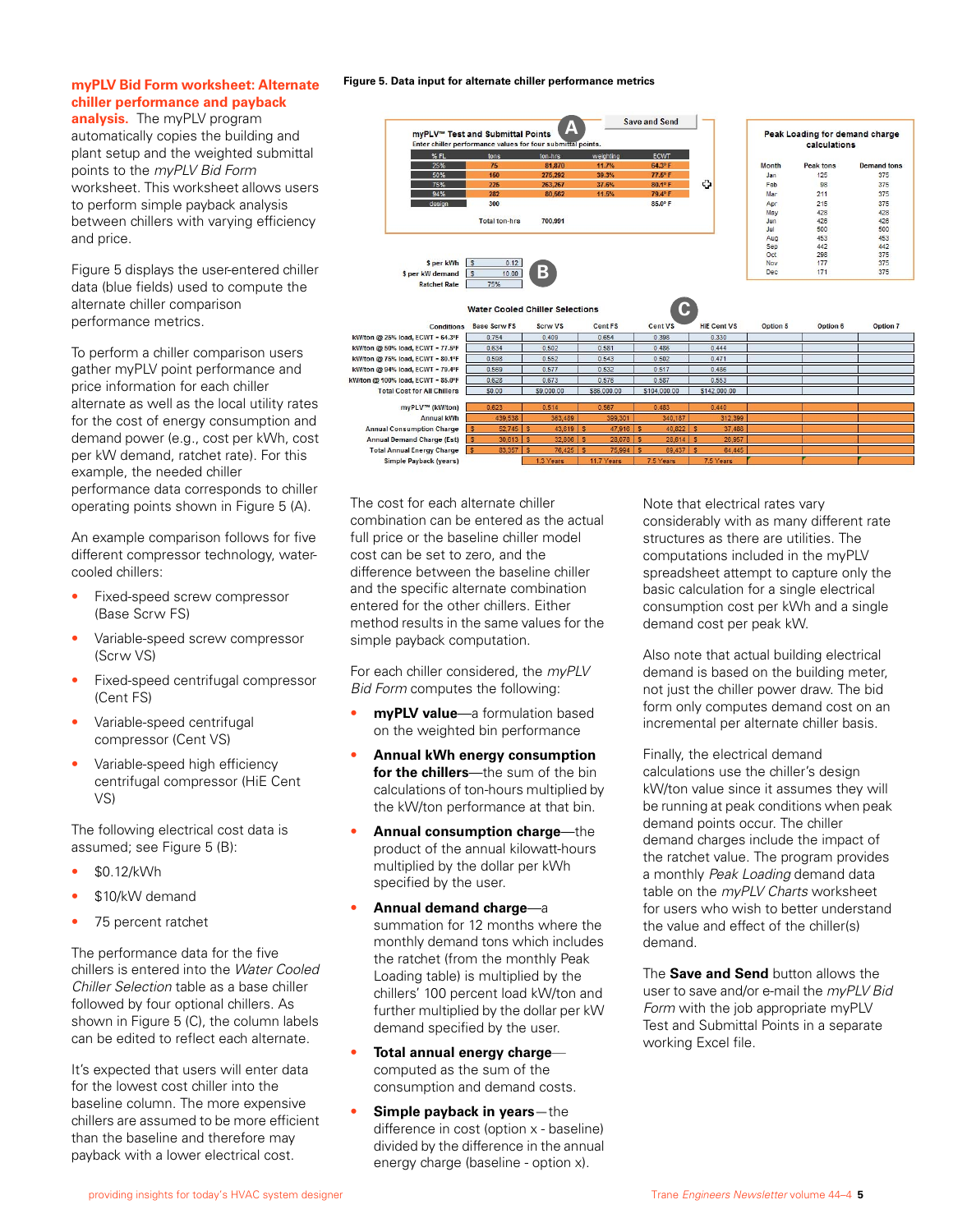# **myPLV Output**

The remainder of this EN explains some of the intracacies of the myPLV engine to help guide users on input selections. This adds transparency to the myPLV calculations.

**Load charts.** A review of the load charts is recommended to ensure the load profile looks appropriate for a particular application. myPLV enables users to examine plant operation and the weather impact via two weather and load-related charts shown on the *myPLV Charts* worksheet. The first chart (see Figure 6) describes the operation of the plant as a function of the outdoor wet bulb, if the chillers are water-cooled, or as a function of outdoor dry bulb, if the plant is aircooled. To build the chart, myPLV sums the annual hours (blue line), operating hours (red line), and cooling ton-hrs for each outdoor temperature value and plots the trend line (black line).

Consider the following when reviewing the example chart:

- Does the trend for the number of annual and operating hours look appropriate with regard to the outdoor temperature?
- Does the plant shut down (operating hours goes to zero) at a temperature that makes sense in light of economizer operation?
- The peak wet bulb temperature varies considerably for dry climates and the default selections may not represent local conditions. This may only be a problem for the data near the peak wet bulb conditions. This is important to an accurate analysis because considerations such as design cooling tower and design chiller condenser water conditions need to reflect the plant locale.
- Is the peak outdoor wet bulb (in this case, ~82ºF) representative of the locale that is being reviewed?
- Is an appropriate design wet bulb specified for the tower selection?
- Is an appropriate chiller design condenser water temperature specified based on the peak wet bulb encountered?

**Figure 6. Summary trends for hours and ton-hrs as a function of outdoor conditions**



**Figure 7. Load profile's percentage of cumulative ton-hrs as a function of the outdoor temperature**



If the standard building profiles do not adequately reflect local conditions, then a custom load profile should be considered.

The second myPLV chart (Figure 7) displays the load profile's percentage of cumulative ton-hr as a function of the outdoor temperature. One observation from the example chart is that approximately 12 percent of the cooling ton-hr occur below a 60ºF wet bulb and 100 percent of the ton-hr occur below 82ºF wet bulb.

This chart illustrates the opportunity for waterside economizing (free cooling). For example, the best opportunity for waterside economizing is when outdoor wet-bulb conditions are approximately 45ºF and below. However, the data on this graph indicates the percentage of annualized cooling load below 45ºF is near zero—indicating little to no waterside economizing benefit.

Users need to be especially mindful of the operation of the building at low temperatures when evaluating a waterside economizing opportunity.

Also note that the PNNL load profiles used in myPLV were developed for ASHRAE Standard 90.1-2010. Per this ASHRAE Standard, at low temperature outdoor conditions, mechanical ventilation is provided to the rooms. As a result, there is a natural economizing effect because most of the cooling load for the building is satisfied at these conditions. However, if the actual building has less outdoor air ventilation or the ventilation is preconditioned to room-neutral conditions, then a significant chiller plant cooling load may exist that the PNNL load profile incorporated in the myPLV tool does not include.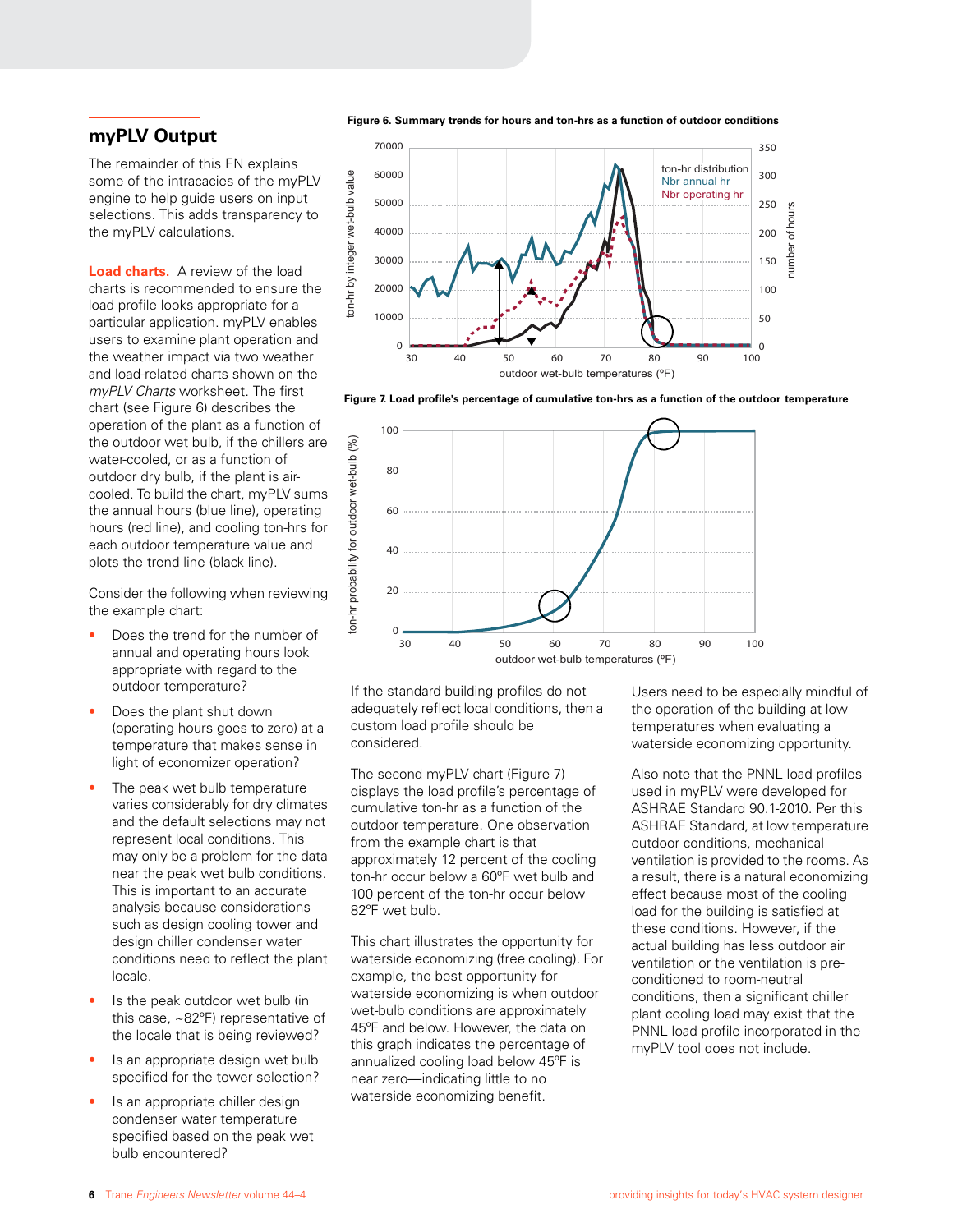#### **Cooling tower performance and control (water-cooled plants).**

Cooling tower design performance, operating limits and control method are required inputs for myPLV to calculate the correct 8,760 hour chiller load point Entering Condenser Water Temperature (ECWT). With this information the program can generate the appropriate submittal point ECWT data.

As illustrated in the earlier example, cooling tower design performance is specified by the user by entering *Design Full Load Tower Wet-Bulb Approach* and the *Design Outdoor Wet-Bulb Temperature* (Figure 3). Tower control is specified by selecting one of four control methods along with the corresponding control setpoint and the minimum allowed condenser water temperature.

The program performs two calculations to determine the correct ECWT for each operating hour and takes the maximum temperature of the two.

First, myPLV determines the ECWT based on tower performance at full fan power as illustrated in Figure 8. The program computes the ECWT as a sum of the ambient wet-bulb temperature plus the tower approach. Since this computation reflects tower operation at full fan power, the value computed is the lowest ECWT possible.

The second calculation is based on the user selected *Cooling Tower Control Method.* The four tower control selections supported are listed below and discussed in the next section:

- chiller tower optimization
- fixed tower approach
- fixed temperature
- full tower fan flow

Generally speaking, the *operating ECWT* provided by the tower for any hour may be quite different from the entering condenser water temperature based on full fan power, since the cooling tower fans are actively





controlled to a setpoint condition. As long as the tower control setpoint is causing the fan speed to operate below its maximum speed, the cooling tower provides a water temperature based on the method of control. The *lowest ECWT* is only used when the control method causes the tower fans to operate at maximum speed.

**ECWT Example.** Assume the chiller plant is operating at a 50-percent load point and the tower control is asked to supply 75-degree water (see Figure 8). If the outdoor wet bulb is 50°F (purple line), the tower approach would be 10°F if the tower fans were running full speed. This results in a *lowest ECWT* of 60 $\degree$ F (50 $\degree$ F WB + 10 $\degree$ F approach).

Since the control system calls for 75°F water, the tower fans are slowed (or cycled) until the *operating ECWT* is 75°F. If, however, the outdoor wet bulb temperature is 70°F (red line), then the tower approach is 6°F and the lowest leaving tower temperature at full fan flow is 76 $\mathrm{^{\circ}F}$  (70 $\mathrm{^{\circ}F}$  WB + 6 $\mathrm{^{\circ}F}$  approach).

In the latter case, myPLV program returns an *operating ECWT* of 76ºF, even though the setpoint was 75ºF.

So what causes the saw tooth pattern? In order to simplify the myPLV program, the chiller and tower cell sequencing is assumed to occur at the chiller design tonnage. Since three chillers were specified for the plant, chillers and tower cells are turned on at 33 percent and 67 percent of the plant

capacity. At these steps, the amount of heat rejection to the tower cells is redistributed to the additional tower cells and the active towers' heat rejection and therefore the tower approach drops accordingly.

Also note that the tower approach increases as the ambient wet bulb temperature decreases. This is due to the reduced latent heat capacity of the air at lower temperatures.

#### **Tower control methods.** The

following provides more detail for each control method within the myPLV tool. Note that any of the following control methods may specify a low ECWT that cannot be achieved by the cooling tower operating at full fan power. In this case the ECWT used by myPLV for this load point is the ECWT operating at *full fan power* (the higher value).

**Full tower fan flow.** This selection determines the ECWT that results from the cooling tower running at full fan speed (lowest ECWT) for each hour's conditions (see Figure 8). However, if the result is a temperature less than the minimum user-specified value, the temperature will be set to the minimum value specified.

**Fixed temperature.** This control method is typical of many installations that run the cooling towers to a constant temperature setpoint. This selection requires a temperature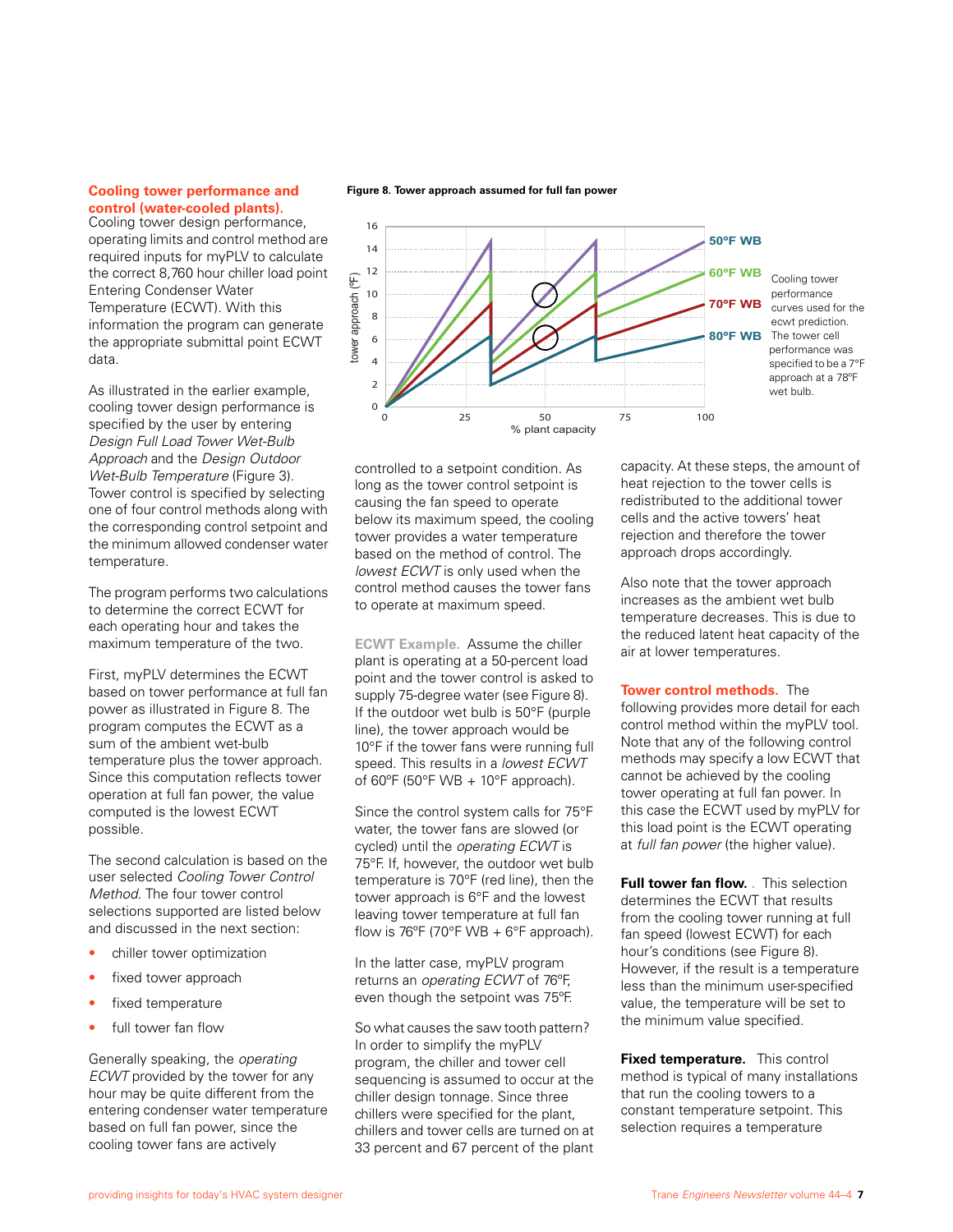setpoint entry by users. This method of control was described in the previous ECWT example.

**Fixed tower approach.** This selection computes an ECWT equal to the outdoor wet-bulb temperature value plus the tower approach setpoint entered by the user. If this method results in a temperature value less than the minimum user-specified value, the temperature will be set to the minimum value specified.

**Chiller-tower optimization. .** This selection simulates a Trane algorithm for a dynamic and optimally changing ECWT setpoint as a function of chiller loading and ambient wet-bulb temperature. As with other control methods, if this method results in a temperature value less than the minimum condenser water temperature specified, the minimum temperature setpoint value will be used.

The tower control strategies for Chiller Tower Optimization, Full Tower Fan Flow, and Fixed Tower Approach will yield similar *looking* results for submittal point ECWTs since each of those control methods' resulting condenser water temperatures will be moving with the outdoor wet bulb. The main difference is how the particular control mode affects tower fan power which is not part of the myPLV analysis.

However, the *Fixed Temperature* selection can dramatically change the chiller selection points since this

Note: The chiller-tower optimization  $\begin{array}{cc} 95 \\ \text{Q} & 90 \end{array}$ control strategy calculation and, in some cases, the fixed-tower approach setpoint may assume the chiller can run reliably at a condenser water temperature that is slightly above the design point. This is typically a good optimization assumption and may work well to reduce overall system energy. However, users should review the scatter plot of the computed ECWT to decide if the tower control method or chiller design point should be modified.

control method creates a minimum condenser water temperature at all wet-bulb temperatures. Depending on the user-specified fixed setpoint, the submittal point ECWTs may be higher than the other control methods (high fixed setpoint) or close to the *Full Tower Fan Flow* ECWT (low fixed setpoint). In any case, this minimum is reflected in the weighted condenser water temperatures for the four binned performance points.

**Chiller Loading Chart.** The scatter plot on the *myPLV Charts* worksheet detailing the myPLV/IPLV entering condenser water temperatures for the chillers deserves some explanation. Figure 9 shows the chart for a threechiller plant with the chillers sized at 750 tons.

The plot shows the load and ECWT for each hour of chiller operation. The small blue data points detail those conditions where only one chiller is operating. The maroon points detail the operating conditions when two chillers are operating, and the green data points show where all three chillers are running.

In other words, the first chiller runs at all conditions detailed by the blue, maroon, and green data points. The second chiller runs at the conditions detailed by the maroon and green data points. Finally the third chiller only runs at the conditions shown with green data points.

The chart is broken up into four bins with three dashed vertical lines as separators. The first vertical line is positioned midway between the 25 and 50 percent bin points at a 37.5 percent chiller load (281 tons). The second is positioned midway between the 50 and 75 percent bin points at 62.5 percent (469 tons). Finally, the third vertical dashed line is positioned 12.5 percent to the right of the 75 percent bin point at 87.5 percent (656 tons).

For this example, a 55ºF minimum condenser water temperature was specified and therefore, the minimum condenser water temperature for all the load points was at 55ºF.

The myPLV and IPLV rating points are also illustrated on the plot—the blue circles and the red open circles respectively. The blue myPLV circles represent the load in tons at the 25, 50, 75 and 94 percent load points, and the corresponding myPLV submittal point condenser water temperatures.

Note that the myPLV point ECWT are a ton-hr weighted temperature of all the load points in each bin. The open red IPLV circles are shown for comparison and represent the condenser water temperature for the IPLV rating points. This allows users to determine if there are significant differences between IPLV ECWT and actual ECWT.



#### **Figure 9. myPLV/IPLV entering condenser water temperatures for the chiller**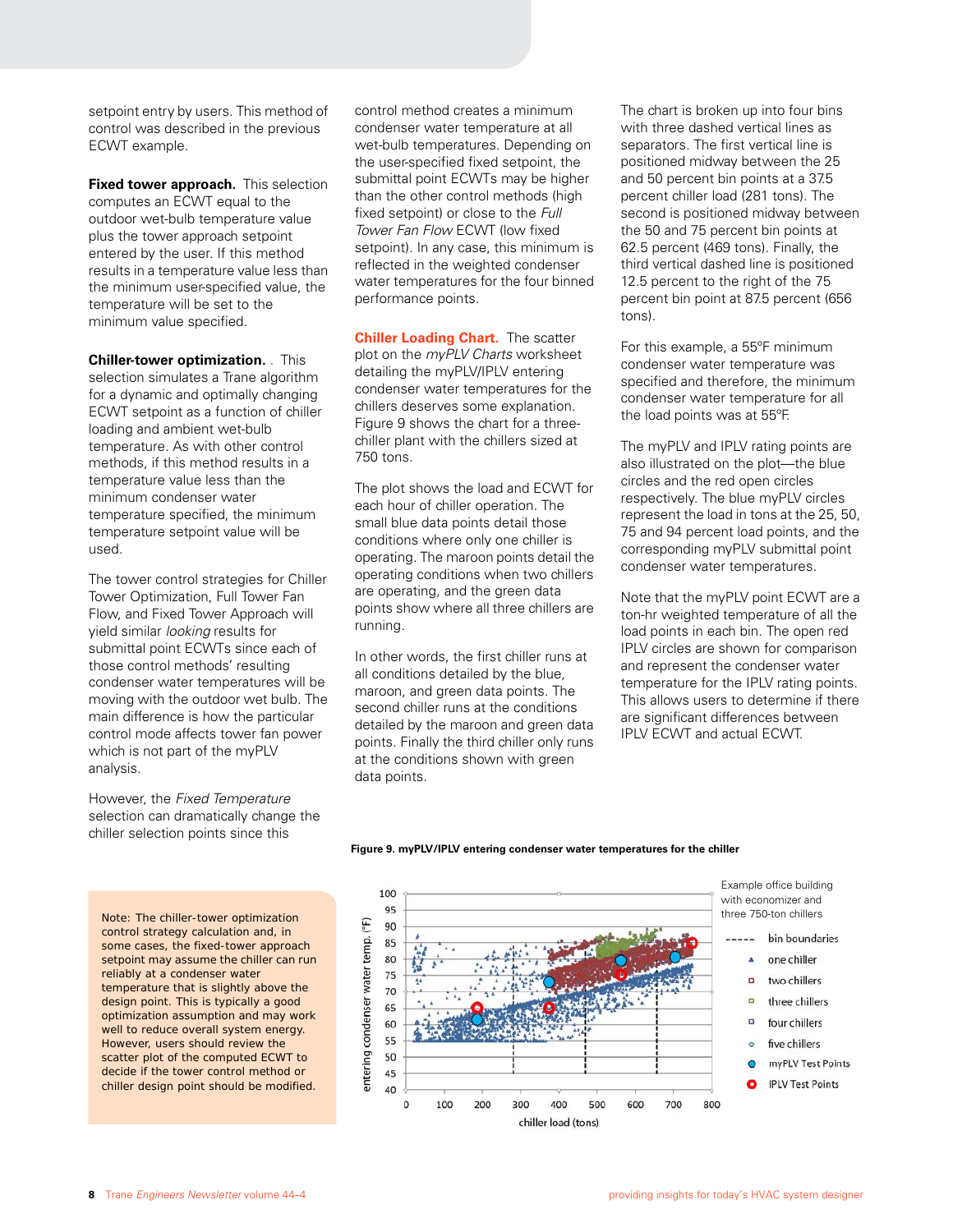**Air-cooled vs water-cooled.** The

myPLV computations become simpler when an air-cooled device is considered. For the case of air-cooled chillers, the entering condenser temperature comes directly from the outdoor dry-bulb temperature in the weather data.Therefore, the bin analysis used to compute a weighted condenser condition is processed directly on the outdoor dry-bulb value, in contrast to evaluating a cooling tower control method for a watercooled chiller.

### **Summary**

myPLV is based on bin methodology that leverages the PNNL Energy Plus modeling results to create an easy-touse methodology to guide chiller selection based on specific user conditions.

The accuracy for the condenser conditions is achieved by adjusting ECWT for load, outdoor air wet bulb, and tower control and by the use of ton-hr weighting for the myPLV submittal points.

These submittal points enable users to gather actual certified performance data from chiller manufacturers at meaningful weighted conditions and then convert them to energy usage and cost.

The result is a simple, accurate and transparent chiller analysis tool that can be used to analyze any chiller's performance to make a more informed choice for the chiller equipment.

If a complete plant energy analysis is necessary, a full energy model using a tool such as TRACE® Chiller Plant Analyzer should be used for analysis.

Visit **www.trane.com/myPLV** to

download the latest version of myPLV™

By Brian Sullivan, systems engineer, and Jeanne Harshaw, program manager, Trane. You can find this and previous issues of the Engineers Newsletter at www.trane.com/engineersnewsletter. To comment, send e-mail to ENL@trane.com.

# **References**

- [1] ASHRAE/IES 90.1-2010 Energy Standard for Buildings Except Low-Rise Residential Buildings.
- [2] EnergyPlus files developed by Pacific Northwest National Labs (PNNL) The web site for the PNNL files can be found at http:// www.energycodes.gov/development/ commercial/90.1\_models.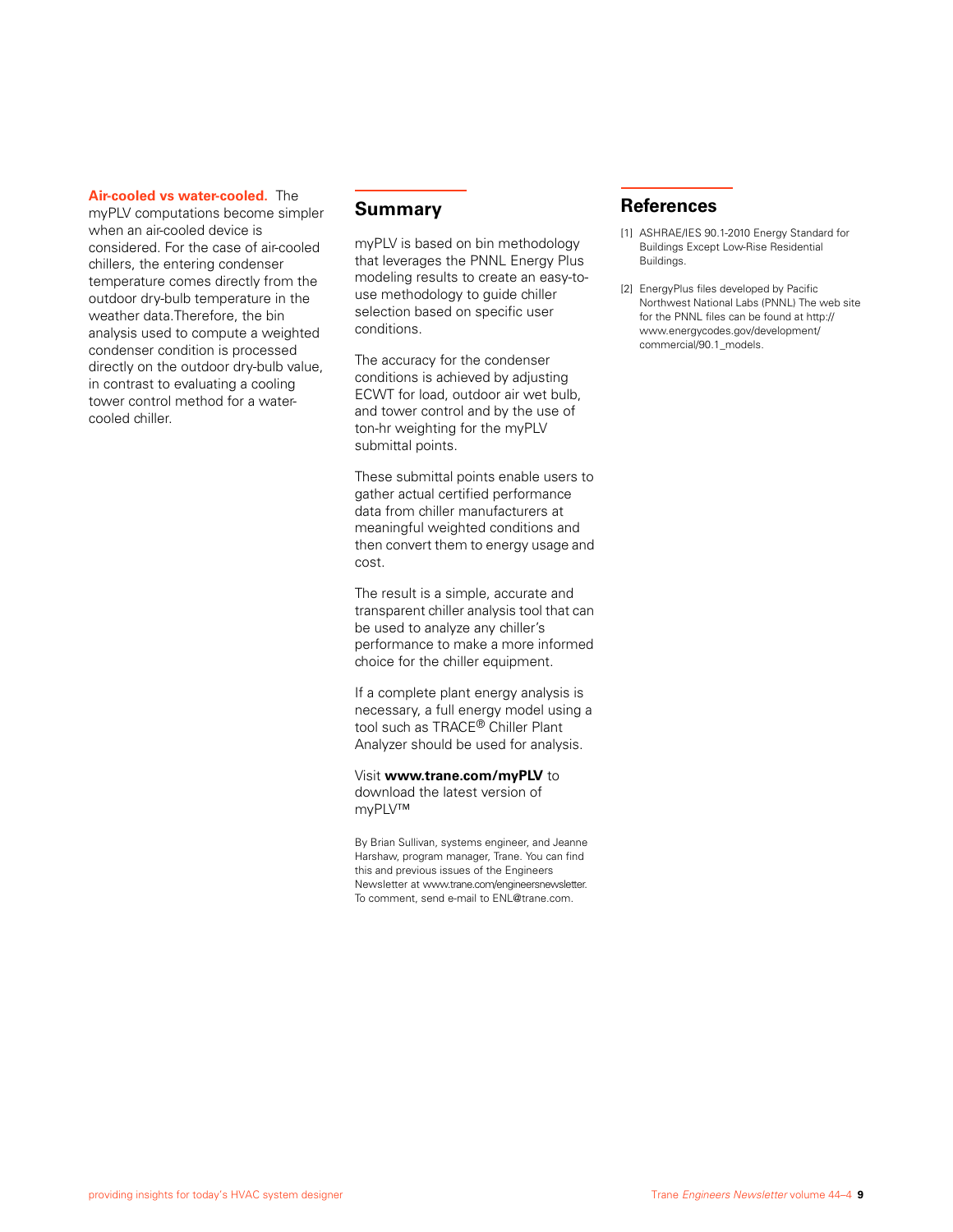# *www.Trane.com/bookstore Learn HVAC design strategies and earn credit*





**On-demand continuing education credit for LEED® and AIA.** 90-minute on-demand programs that are available free of charge. New courses include:

- *Variable-speed Compressors on Chillers,*
- *Coil Selection and Optimization, and*
- *Evaluating Sound Data.*

All courses are available at www.trane.com/continuingeducation.

**Engineers Newsletters.** Quarterly articles that cover timely topics related to the design, application and/or operation of commercial HVAC systems. Subscribe at www.trane.com/ EN.

**Air conditioning clinics.** A series of educational presentations that teach HVAC fundamentals, equipment, and systems. The series includes full-color student workbooks, which can be purchased individually. Approved by the American Institute of Architects for 1.5 (Health, Safety and Welfare) learning units. Contact your local Trane office to sign up for training in your area.

**Engineers Newsletter Live.** A series of 90 minute programs that provide technical and educational information on specific aspects of HVAC design and control. Topics range from water- and airside system strategies to ASHRAE standards and industry codes. Contact your local Trane office for a schedule or view past programs by visiting www.trane.com/ENL.

**Application manuals.** Comprehensive reference guides that can increase your working knowledge of commercial HVAC systems. Topics range from component combinations and innovative design concepts to system control strategies, industry issues, and fundamentals. The following are just a few examples:

- **Central Geothermal Systems** discusses proper design and control of central geothermal bidirectional cascade systems that use borefields. This manual covers central geothermal system piping, system design considerations, and airside considerations. (SYS-APM009-EN, February 2011)
- **Chilled-Water VAV Systems** discusses the advantages and drawbacks of the system, reviews the various components that make up the system, proposes solutions to common design challenges, explores several system variations, and discusses system-level control. (SYS-APM008-EN, updated May 2012)
- **Water-Source and Ground-Source Heat Pump Systems** examines chilled-water-system components, configurations, options, and control strategies. The goal is to provide system designers with options they can use to satisfy the building owners' desires. (SYS-APM010-EN, updated November 2013)

Visit **www.trane.com/bookstore** for a complete list of manuals available to order.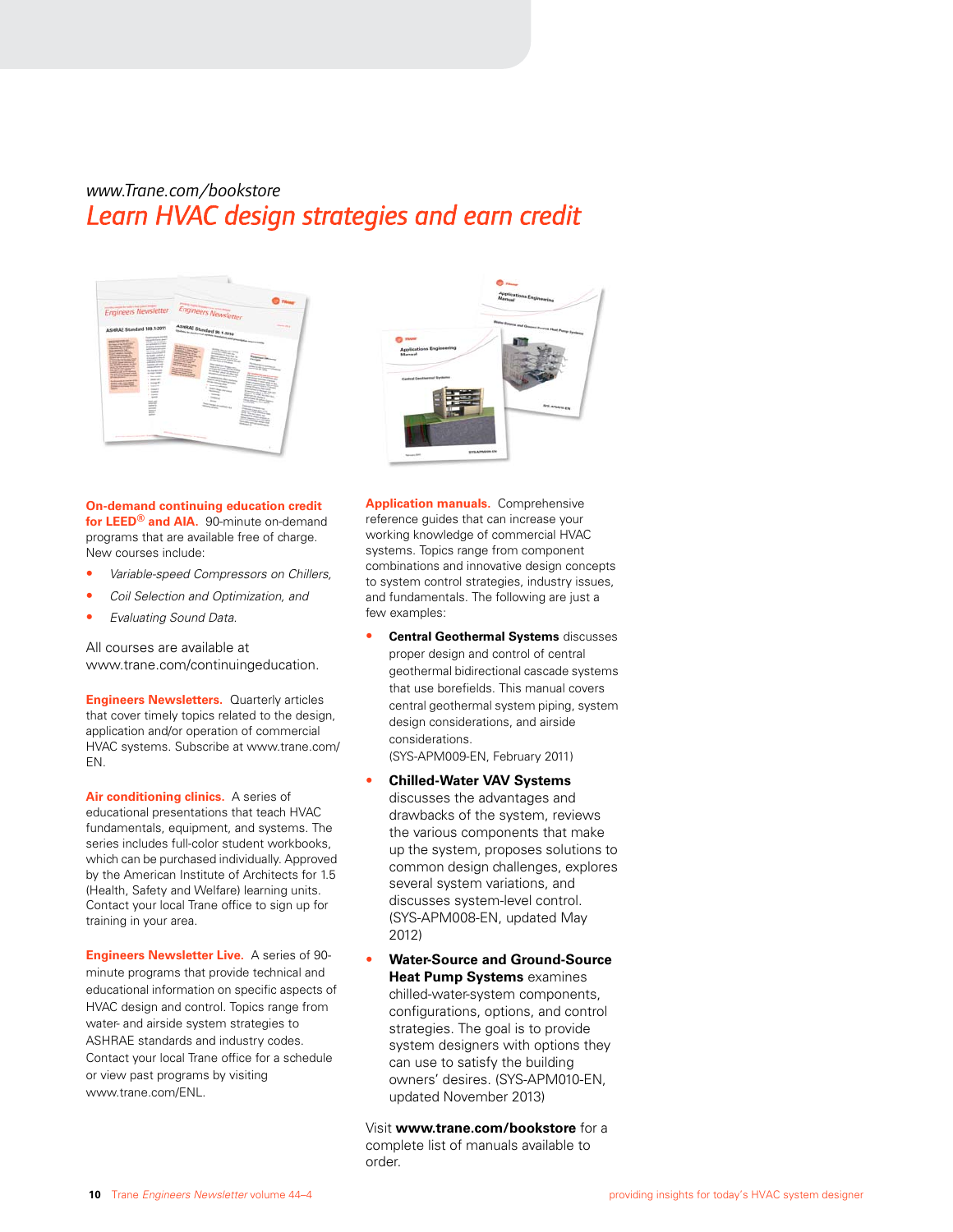# *www.Trane.com/ENL Mark your calendars 2016 for Engineers Newsletter LIVE!*



**Delivering Performance from Airside Economizers**

**New Fan Efficiency Regulations and Fan Technology Advances** 

**DIY Chiller Plant Performance Modeling: Easy and Easier** 

**Acoustics in Outdoor Applications**

Contact your local **Trane office** for event details and registration or visit **trane.com/ENL.**